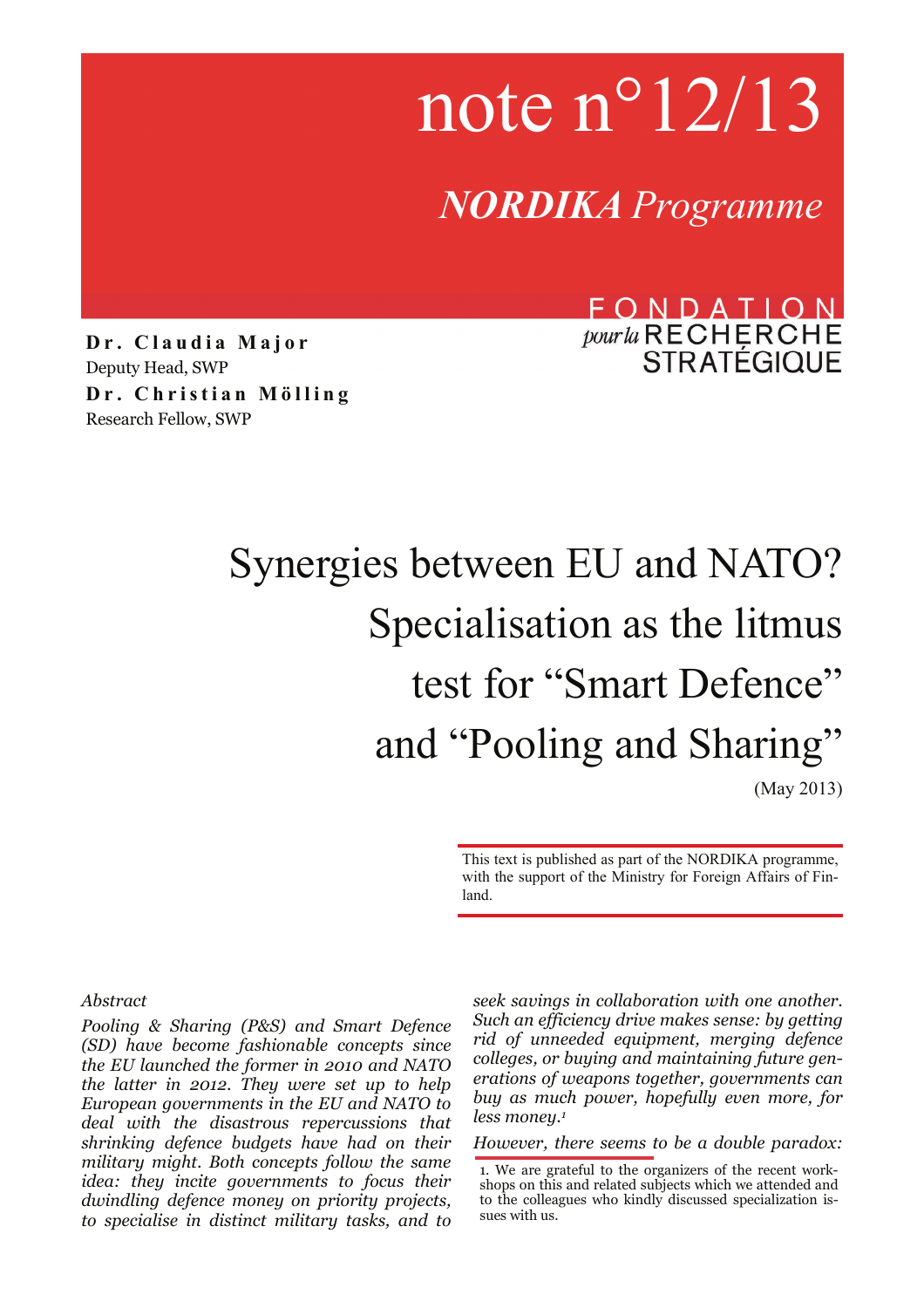*the more NATO and EU states, and the two organisations, praise those concepts, the less they seem to apply them. Moreover, the states appear reluctant to use the synergies that they could gain from two organisations with a large overlap in membership doing more or less the same thing.2*

*Particularly specialisation, which the EU and NATO promote as one solution to deal with defence cuts, has turned into a headache because it is badly implemented. Many countries refuse specialising their efforts on certain military capabilities and abandoning others because it would increase their dependency on partners and curtail their sovereignty. Yet, the reality of austerity has already led to specialisation, but in an uncoordinated way. In fact, the two most serious problems of the many that the Alliance and the Union are currently facing for their military capacity to act are specialisation by default and the fact that states prefer ignoring the consequences of this development.* 

*This paper thus concentrates upon specialisation as a little understood and badly conceptualised phenomenon that will nevertheless shape Europe's armies of tomorrow. It aims to move the specialisation debate forward by developing stepping stones to characterize specialisation and by outlining how the EU and NATO can successfully manage specialisation in both its defence and political dimensions.* 

# **The Specialisation Conundrum**

aaaa

Specialisation means that a government focuses its defence resources on the provision of a limited set of capabilities and therefore consciously abandons others. As a result, countries turn into specialists e.g. for airlift or engineers but give up amphibious forces or tanks. This individual decision immediately affects the political and military community that the EU or NATO form – because it affects the collective posture.

Specialisation itself is not new: there has always been a division of labour among allies. Abandoning equipment and forces after the end of cold war was part of the strategic adaptation of the posture to a modified security environment. The current situation, however, is different: now, specialisation takes place without coordination, and fiscal rather than strategic reasoning drives it. When the Dutch army mothballed its battle tanks in 2011 following spending cuts, not only

2. B. Giegerich,' NATO's Smart Defence: Who's Buying?', *Survival*, (2012) 54:3, 69-77.

did the Netherlands specialise. By default, Germany and France also became role specialists, because they are the only countries in the region to have significant tank arsenals.

Specialisation by default thus reduces the bandwidth of the EU and NATO posture and curtails the complexity and sustainability of operations that both organisations can carry out. In a longterm perspective, specialisation by default greatly limits the choices that EU and NATO countries will have with regard to the use of armed forces, be it in defence or crisis management.

Instead of acting against these developments, Europeans tend to accommodate to the current defence crisis by pretending that the situation is not as precarious as some observers purport. Several governments simply act as if there were no such a thing as defence austerity and money could be available again soon.

Moreover, they hardly use NATO or the EU as platforms for political and military exchange, for which they have been set up: both organisations are currently sidelined. Although member states pretend to adhere to the collective military goals, they tend to organise specialization  $-$  if at all  $$ among themselves and are reluctant to let the EU or NATO organise them.

In fact, most European governments ignore that none less than a paradigm shift has taken place. The future will most probably not consist in a stabilisation of defence budgets, but in a constant decline. Moreover, the end of the NATO combat mission in Afghanistan and the debt services that remain from the fiscal crisis contain risks for future defence budgets. While many prefer to think that we are beyond the crisis and only have to organize the clean up, economic data clearly state that the crisis is not likely to be over soon, and that its repercussions will stay with us for at least two decades.<sup>3</sup>

#### **The Defence Dimension: The many faces of Specialisation**

The specialisation debate has so far struggled to describe more precisely the challenges and solutions. Key to both is the distinction between the mechanisms of specialisation and their outcome:

• **Specialisation mechanism: default or design?** If specialisation takes place by default, it poses a serious problem for defence communities. 'Default' means that governments neither coordinate their spe-

<sup>3.</sup> European Commission: Annual Growth Survey, 12.01.2011,

<sup>&</sup>lt;http://eur-lex.europa.eu/LexUriServ/LexUriServ.do? uri=COM:2011:0011:FIN:EN:PDF>.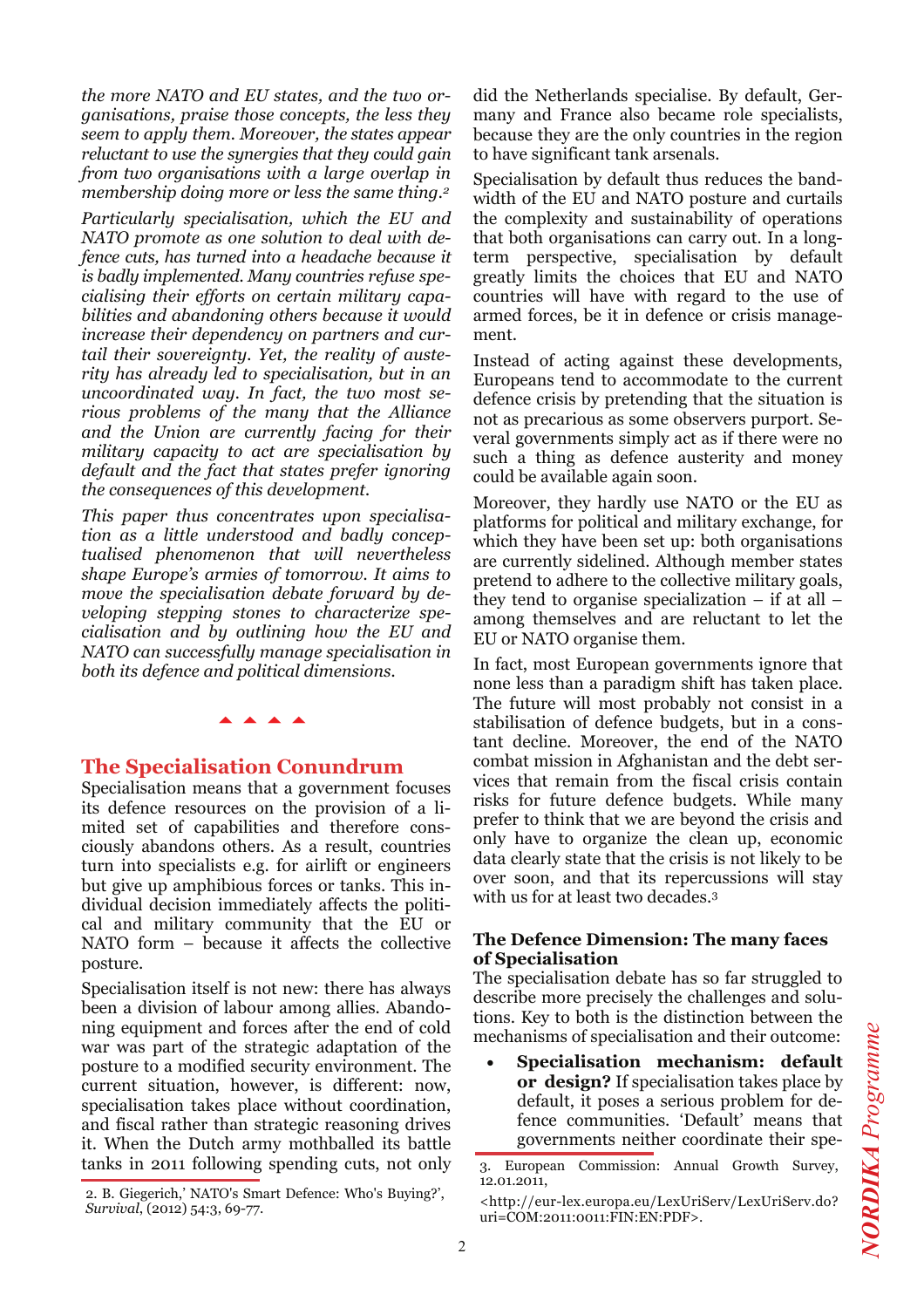cialisation decision with their partners, EU or NATO, nor link them to the strategic objectives of the Alliance or Union. By contrast, a specialisation by design would involve informing the partners *a priori* and to consider the repercussions it would have on the collective posture.

• **Specialisation outcome: are critical or (just) surplus capabilities abandoned**? Some cuts are more crucial than others because they concern rare and high quality capabilities. If a country gives up on infantry, this will be of little significance to the common posture because it is available in excessive quantities in Europe. If, however, one of the few countries that still has amphibious forces decides to abandon them, this will seriously damage the common posture because Europe already dangerously lacks this capability.

Hence, a key challenge when framing specialisation is to distinguish between the outcomes that matter and those that do not. Not every specialisation turns into a nightmare for the EU and NATO: it might indeed take place by default and without any strategic rationale, but if it concerns surplus capabilities, it does not affect the relevant community posture.

Specialisation does not only describe an increasing gap in a capability or the overall capability portfolio that results for example from the decision of governments not to buy equipment or to take it out of service. It can also take the form of *operative specialisation:* when states consciously refrain from deploying capabilities because of the related costs. This is what occurred in Afghanistan (NATO operation, since 2001) or Chad (EU operation, 2008/2009), when governments did not put their helicopters at the disposal of the respective collective endeavour. Although Europeans together hold 3,200 transport helicopters, states prefer leasing them on a private basis. The reason is that in military operation, be they NATO or EU, the "costs lie where they fall" rule applies. Hence, putting helicopters at the disposal of EU or NATO turns into a costly affair for those governments who (still) have some. Here, the problem is thus not so much the availability of the capability, but how to ensure the access for the other partners of the coalition.

Beyond generating a lack of individual capabilities or quantities, a crucial challenge of specialisation is that the overarching "system of systems", the network that generates and keeps together the overall capability spectrum by linking its different elements of platforms, sensors, shooters, forces but also principles and values, through institutionalized procedures and rules is shrinking. Today, states are only capable of providing this system together. If, however, they decide to modify their contributions unilaterally and without strategic considerations, the whole system risks imploding. EU and NATO allies risk losing their collective military capacity to act, because they are no longer able to fill capability gaps, and to create new ones. As a result, Europeans dangerously approach a level of capabilities under which they will become militarily insignificant.

Europe's overall military posture has already reached a worrying level of criticality: if only a small number of actors has some crucial capabilities, there are not many alternatives if one provider refuses a commitment. The more asymmetric the distribution of a capability among the holders is, the more important the single holder becomes . Moreover, quantity matters: capabilities can become subcritical even if they do not shrink to zero; if the quantities are no longer enough to fuel an ongoing operation or force structure, the whole rotation/sustainability and burden-sharing collapses.

At the same time, specialisation increases the need for coordination because an ever more fragmented system needs to be pulled together: ever-smaller contributions also equal more contributors. If Command and Control (C2) shrinks as do the other capabilities, the maximum coordination the EU and NATO can provide may be well below what is needed to assure the required complexity of an operation. They might thus not be able to mount a certain type of it (joint, high intensity). From a different perspective, although governments have specialized to ensure the readiness of their remaining capabilities, they may not be able to use them because EU and NATO partners have lost the capacity to integrate them through an appropriate C2 architecture.

#### **The Political Problem: From Taboo to Vicious Circle**

NATO and EU members avoid talking about coordination and specialisation for two reasons which are both related to sovereignty: accepting specialisation would be to acknowledge that they can no longer assure a national core task alone: defence. Recognising coordination inflicts similar headaches: governments would have to admit that their ability to decide and act in security policy does not carry enough weight in view of current security problems. States also insist on their individual right to decide because they do not entirely trust their partners: they fear being left alone in an operation because a partner de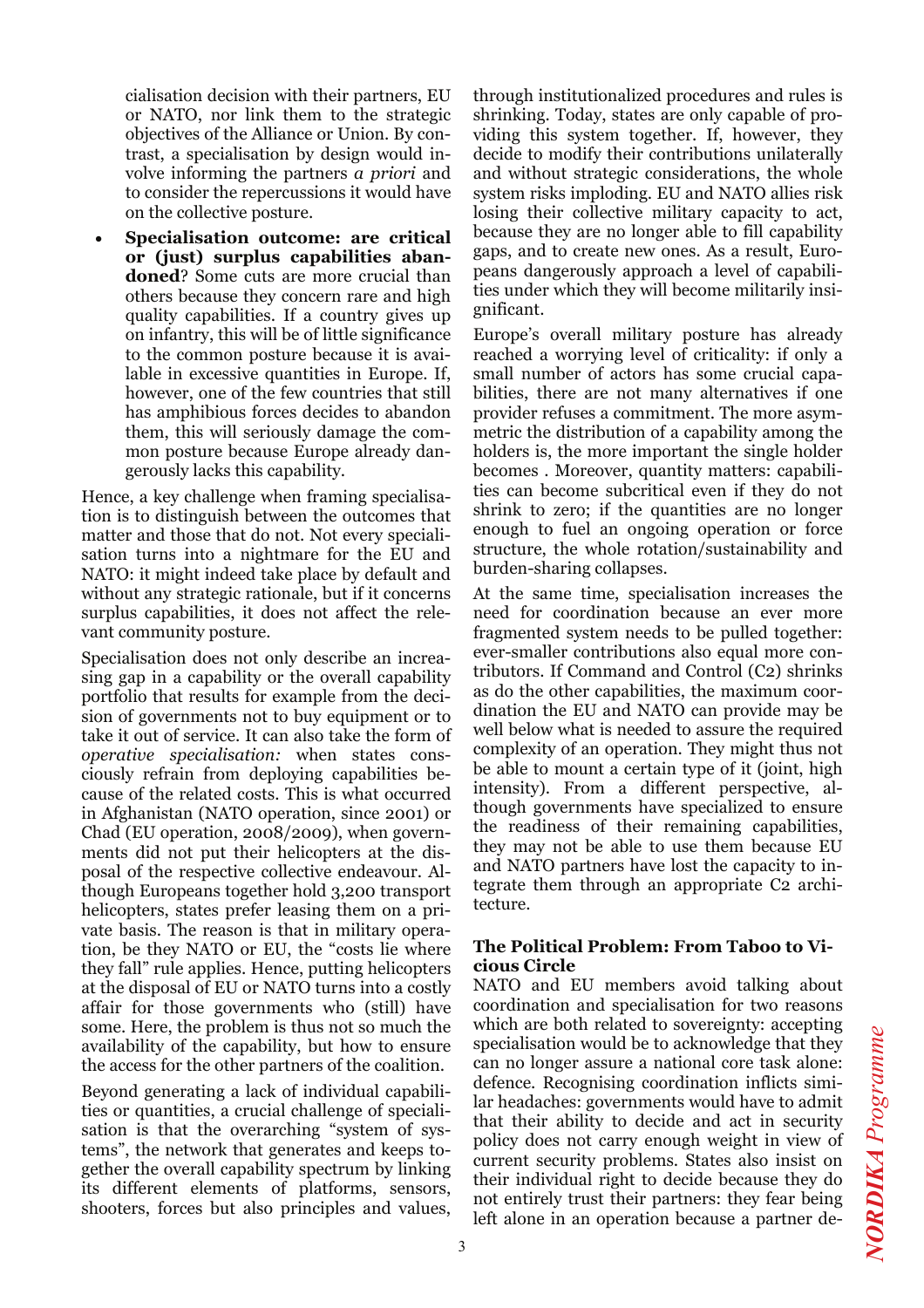cides to withdraw; not being able to engage in an operation, as a partner with important capabilities decides not to participate; and giving others, who do not make any contributions of their own to security, a free ride.

Thus, states have locked themselves into a vicious circle: clinging to national prerogatives eventually increases their dependence upon partners while also diminishing their military capacity to act. National defence planning seems ever more detached from reality. While states are rhetorically adhering to military autonomy, reality is catching up: specialisation is already taking place in an uncontrolled way. At the same time, their individual defence planning and cuts foster what they fear the most: dependency. Today European states are already more dependent on each other than ever before when it comes to military interventions. Because there is no concept for military burden sharing, every state chooses to specialize in the area it can (still) afford. Expensive capabilities like aircrafts, helicopters and satellites are likely to become decreasingly available. Uncontrolled cuts in capabilities not only reduce the possibilities of cooperation among all. They also create more collective capability gaps for the EU and NATO as a whole while maintaining at the same time (unnecessary) surplus material.

While the defence crisis increases the mutual dependence of the Europeans, it also -quite ironically- drives them apart. Their national decisions have centrifugal implications for Europe as a political and military community. States defend diverging positions on how to organise a common defence policy. Their budget cuts differ in style, size and the areas (such as resources, personal and modernization). Those states that are not longer able to maintain their military development are losing the capacity to participate in joint operations of the EU and NATO. Since 2011, some states have been unable to maintain their defence contributions – they are withdrawing personnel and material from ongoing missions (e.g. Italy, Greece). The consequence is reduced interoperability and an increased capability and modernisation gap. It risks resulting in a solidarity gap: many states can only make marginal contributions to international capability packages, and their capacity to define and implement a common defence policy is severely reduced.

In contrast, the experience of NATO- and EUoperations invalidates the fear of the threefold traps that governments cherish: sharing has been a daily business from Bosnia to Afghanistan and Libya, and NATO and the EU have gathered experience in managing the political and

military caveats. No state would have been able to carry out these operations alone. Multinational formations, which have been for a long time unthinkable below the level of Brigades, have become a common feature: today, NATO formations in Kosovo rotate on a multinational basis on the company/battalion level.

#### **The Limited Role of NATO and the EU in National Defence Planning**

Europe's states, now as in the past, continue to determine unilaterally the capabilities and structure of their armed forces. This antagonises the efforts of the EU and NATO to reduce isolated initiatives, coordinate them and thus increase efficiency through greater cooperation.

Over the last years, a number of initiatives and mechanisms (NATO Capability Initiative, EU Headline Goal) have raised the awareness of capability deficits in EU and NATO states. However, the states hardly ever provided the necessary resources they promised to close these gaps.

Although governments avoid talking about it, for many of them specialisation is part of national defence planning: their level of ambition is to *contribute* to expeditionary operations or territorial defence rather than carrying them on their own. According to experts, the Czech Republic is only able to stop an invasion from the East for 20 minutes. It has given up its capabilities for territorial defence, while specialising for example in CBRN clearance. A collective pattern currently arises from individual choices: the big Europeans keep "bonsai armies"4 (that is, everything but in too small numbers to be significant), while the small ones keep only chosen niche capabilities. The irony is that specialisation might be conscious and by design at the national level. However, if it is not coordinated at EU or NATO levels, several national specialisations by design risk turning into an overall specialisation by default at the EU or NATO levels: if many states decide to specialise in, say, infantry, who is going to assure the amphibious force capability?

# **Start thinking about organizing Specialisation**

Individual specialisation will continue to create collective criticality as the pressure that induced it in the past (namely lower levels of resources) will persist and may even grow in the future. What governments can change is the way specialisation happens. This requires thinking about and modelling how to transfer current capabilities and cooperation into a collectively framed

<sup>4.</sup> C. Mölling, *Europe Without Defense*, SWP Comments, C 38, November 2011.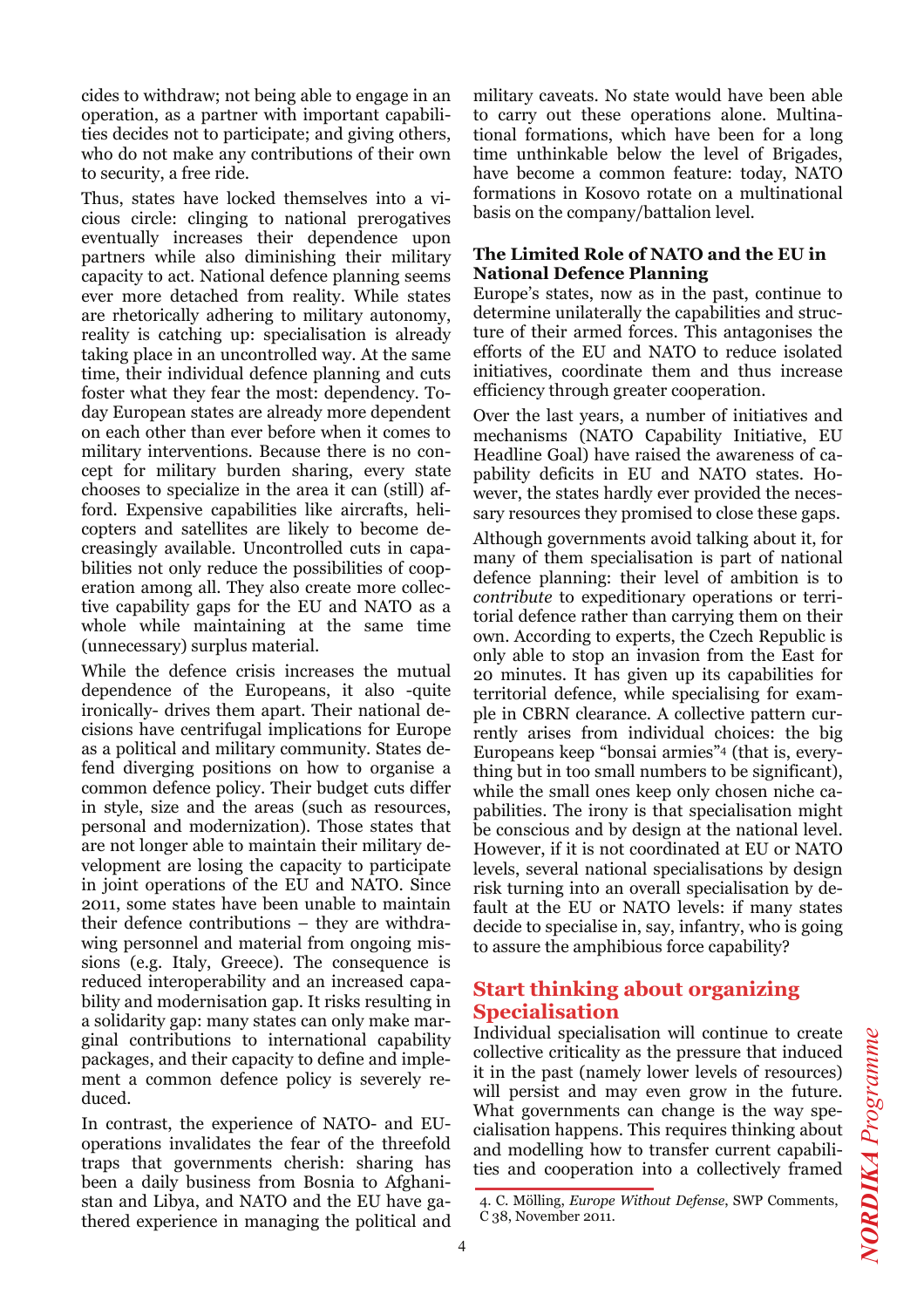| (future) State of Ca-<br>pability | <b>Measure</b>                                 | <b>Instrument</b>                                                                        |
|-----------------------------------|------------------------------------------------|------------------------------------------------------------------------------------------|
| <b>Excess</b>                     | Abandon until normal                           | Market place for surplus<br>equipment                                                    |
| <b>Appropriate</b>                | Consider Pooling / speciali-<br>zation         | Contracts and redundancies.<br>Capability stock exchange,<br>regional capability targets |
| <b>Critical</b>                   | Pool/ specialize immediately                   | Contracts and redundancies.<br>capability stock exchange,<br>regional capability targets |
| <b>Subcritical</b>                | Invest into capability/ aban-<br>don objective | Reinvestment pools                                                                       |

long-term European capability framework. Managing specialisation means providing answers to three questions: w*hat* to specialize in, *who* specializes, and *how* to organise the process. known future developments such as future procurements and cuts must be taken into account. In addition, some criteria are needed to measure criticality of the capability portfolio. All suggestions have to take into account that this is a deeply political endeavour.

#### **What to specialize in**

For the time being organized specialisation only takes place with respect to individual capabilities like air policing. However, states should make the whole range of capabilities available for specialisation. They should prioritize by deciding first which capabilities are (more) needed and second which are (more) critical than others. The resulting need-criticality matrix determines the value of a capability.

**What is needed?** The EU and NATO should develop a capability framework: conceptually, the overall portfolio should be driven by the aim to manage strategic uncertainty. Empirically, sensors and enablers are more important than shooters.

When defining the overall community capability portfolio, governments should abstain from letting some vague ideas about potential future threats or scenarios dictate their decision. It would make governments vulnerable to strategic surprise. Instead, they should go for a capabilitybased planning that defines the overall capability set for EU and NATO to have the capacity to respond to the fundamental strategic uncertainty of future challenges. The objective is to keep enough flexibility and openness to adapt to a wide range of operational challenges.

In fact, experience has shown that 80% of the capabilities used during the last operations are the same: enablers in the area of C4ISTAR/ISR, strategic transport, and logistics.5 It is thus the

core of capabilities that EU or NATO states will need, whatever the scenario. What changes are the frontline capabilities. Here, governments have to ensure that they can swiftly tailor their equipment to the operational needs. They need to retain a certain level of resources and expertise in technical design, such as to ensure that helicopter receive new sensors.

**What is critical?** Criticality is based on three variables:

- 1. How much do we (states, EU, NATO) have? It describes the absolute number of forces by role or equipment within the community.
- 2. How many countries possess such a capability? It depicts the distribution of a role or equipment across the community.
- 3. Who owns what? It identifies the distribution of these roles or equipment among those who own it.

Four broad categories allow categorizing criticality (see table): there can be too much equipment or forces in terms of quantity or distribution (excess); an adequate amount/distribution (appropriate); a worryingly low number/distribution (critical); and too little (subcritical).

While erecting a precise benchmark potentially allows for greater clarity in the results, it risks hurting political sensitivities and offending some states. Defining relative measures might lack clarity but still allows showing trends, such as where capabilities approach red lines, without exposing governments. Indeed, current figures are telling even without sophisticated benchmarks, as an example in the realm of airplanes show: 20 out of the 27 EU states hold 2,300 fighter and attack planes. However, only eight of them possess more than 100 planes. Nine possess only between ten and 50 aircrafts, but pay the expensive infrastructure.6

<sup>6.</sup> In Germany, one flying hour of the Eurofighter induces costs of about 74,000 EUR, see Deutscher Bundestag: *Drucksache 17/2787*, 2012.

**NORDIKA** Programme *NORDIKA Programme*

<sup>5.</sup> Interviews with EU and NATO staff.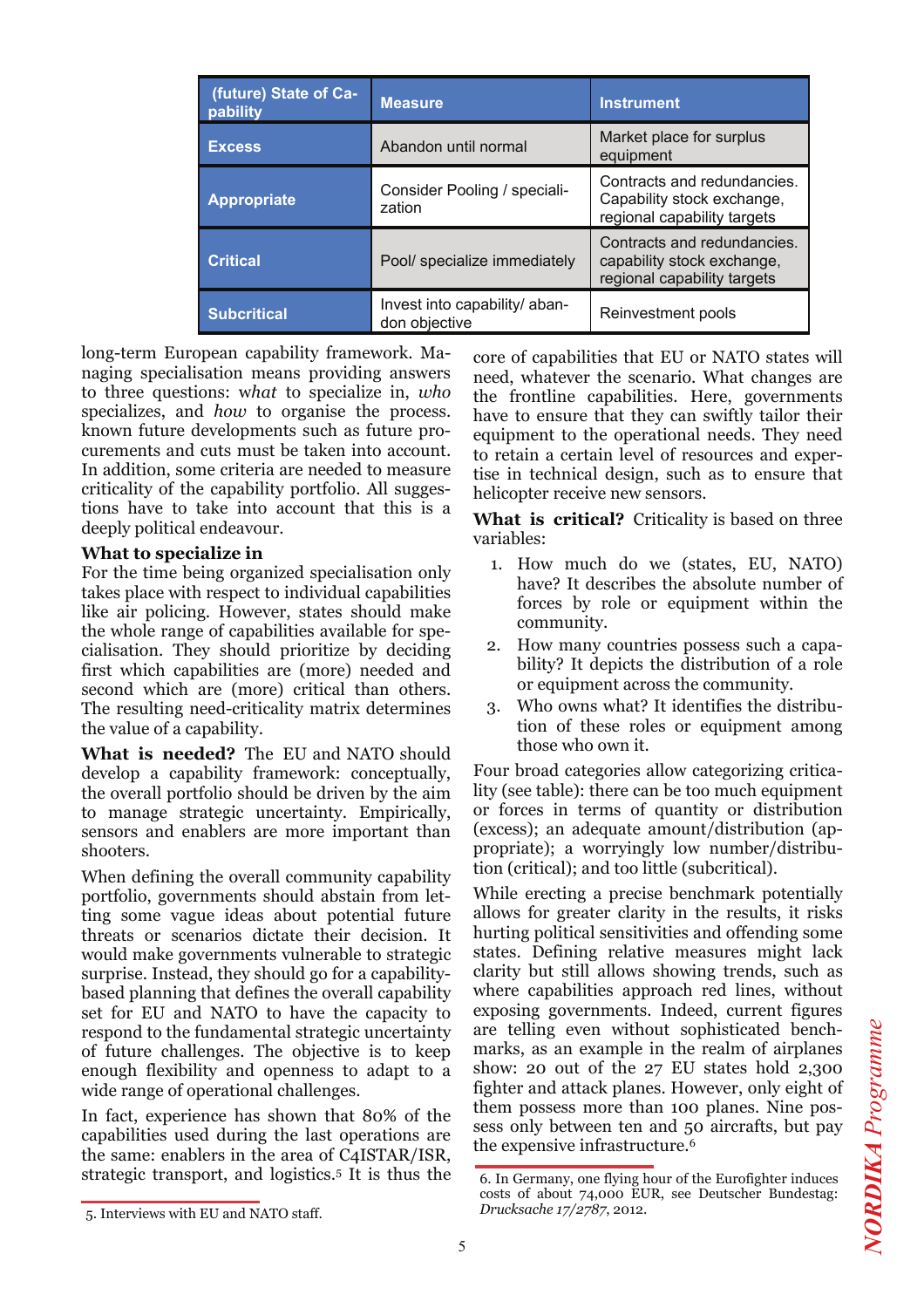While fighters and transport planes are very common, only less than one third of the EU states hold enablers like tankers, electronic warfare, airborne early warning and maritime patrol aircrafts. This scarcity of force multiplyers also affects the strategic transport chain: the concentration of tankers among seven countries makes this chain vulnerable and dependent on some few.

The time dimension is crucial as yesterday's procurements affect tomorrow's force structure. Criticality assessments have to take into account which capabilities will be available in 5, 10 or 15 years. Governments might abandon armoured vehicles without much danger, as they plan to increase the number over the next decade. Abandoning others, critical capabilities such as modern main battle tanks, would create greater damage.

Yet, the time perspective can also alleviate the notion of urgency that may come with criticality. Europe currently debates the introduction of armed UAVs. However, Europe intends to double the number of its modern attack helicopters over the next decade, and those can deliver some of the close air support that UAVs offer. Moreover, they are already paid for.

This last example also shows why it is important to look at the portfolio in a comprehensive way,. for it allows finding capability solutions across different equipment types.

### **Who specializes (What)**

While for almost all European forces specialisation will become a defining element of the years to come, there is a limit to specialisation for Germany, France and the UK. They have to act as framework nations, that provide the backbone for others to plug in their remaining capabilities. This means offering especially the command and control to lead operations, and the ISR on the strategic level. Yet, the big three can specialize among themselves with regard to operational and tactical levels tasks and some other areas: Germany could concentrate on land components and logistics and organize the frame for partners to plug their contributions into the framework. France could lead in air and nuclear operations and the UK could take responsibility for seaamphibious/cyber. With this exception in mind, three models exist as to how to organise military forces collectively in the future among EU and NATO states.

**Big with small.** One larger state would provide the framework for smaller ones to plug in. Germany is currently promoting such an approach.7 The big ones would maintain almost all capabilities and also keep the skills to manage them in complex operations. They could, however, reduce the size to a minimum. Germany could keep a battalion of tanks that can build a backbone for others like Poland or Finland to plug in. Even for France and the UK, this would have advantages as the 2011 Libya operation showed, where a pool of Nordic fighter jets delivered the same firepower as the UK. However, the old idea that smaller states only offer the infantry and the big ones do the high end will most probably not work – for it would mean a two-class army and lead to political disinvestment of the smaller partners.

**Big with big** will be important, especially for core strategic capabilities like transport, satellites, communication, C2 and major procurement projects.

**Small with small** (capability clusters)**:** given that smaller forces have already specialized, they can contribute only limited capabilities on an individual basis. However they could jointly provide a specific capability, as for example the Visegrad Four  $(V_4)$  aim to do.<sup>8</sup>

# **What NATO and EU can do**

EU and NATO can only help to provide solutions if states are willing to question the primacy of political sovereignty over military effectiveness and economic efficiency. This still sounds a bridge too far for the EU and NATO countries, which are primarily concerned by P&S and SD. Yet, there are few alternatives. Even France and the UK already consider that they will have to abstain from certain operations because they neither have the partners nor the capabilities.

From a community perspective (EU, NATO), the optimal outcome of specialisation would be to have the least necessary redundancies at a given level of capability bandwidth and sustainability. Moreover, countries would ensure access to capabilities for commonly defined activities in the needed quantities. From a national perspective, before engaging into cooperation, governments should ask three questions: first, under what conditions do they trust a cooperation partner; and to what extent do they accept to curtail their wish to decide unilaterally in order to respond to the defence needs of others? Second, is the cooperation effective in military terms? And third, does it allow for savings?

<sup>7.</sup> Federal Ministry of Defence: Defence Policy Guidelines. *Safeguarding National Interests – Assuming Interna-*

*tional Responsibility –Shaping Security Together*, Berlin, 27 May 2011.

<sup>8.</sup> T. Valasek (ed.) *Towards a smarter V4: How to improve defence collaboration among the Czech Republic, Hungary, Poland and Slovakia*, DAV4 Expert Group Report, Bratislava: Slovak Atlantic Commission, May 2012.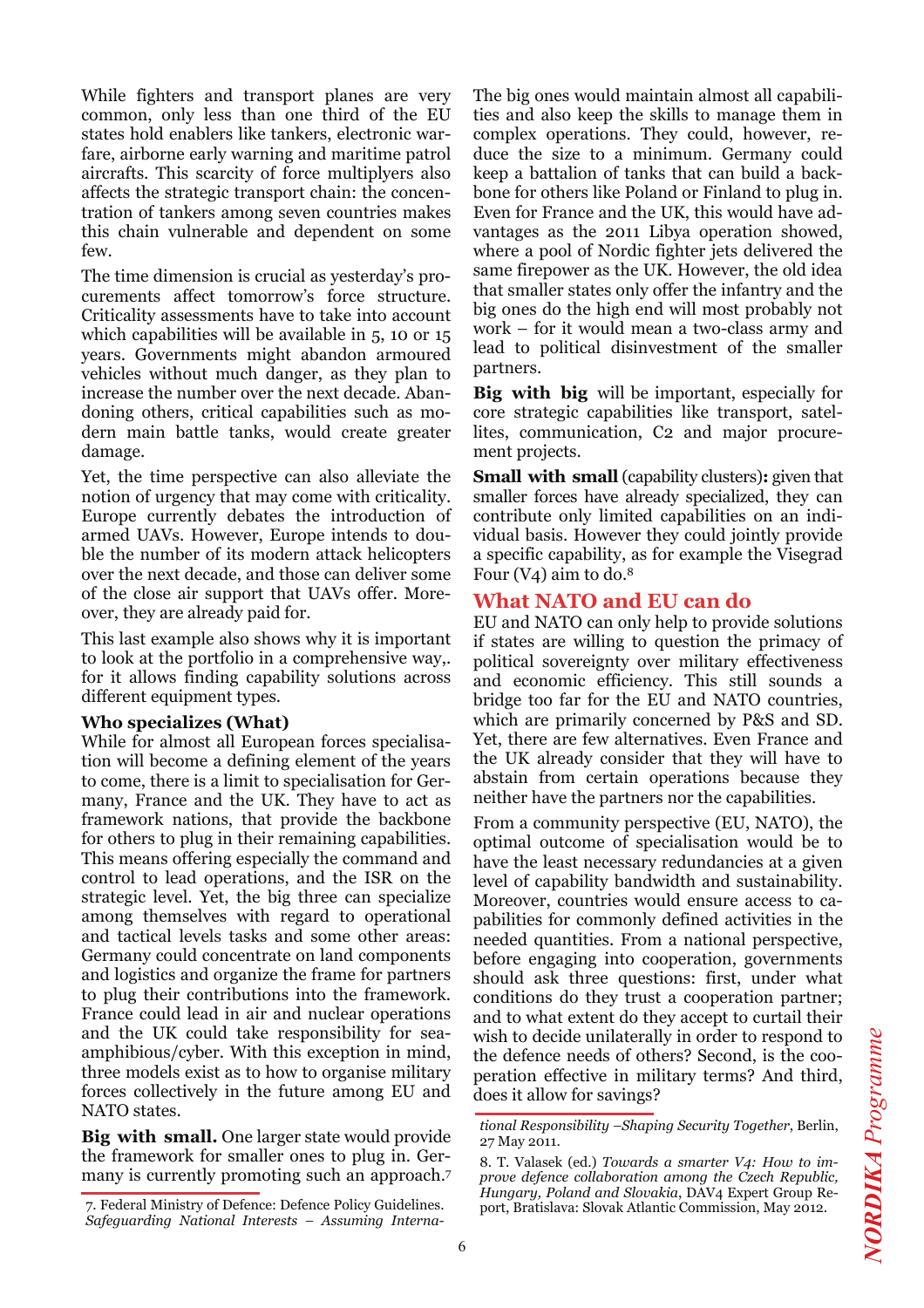The EU and NATO can launch several initiatives in view of better implementing and coordinating P&S and SD within their organisations. The following initiatives offer an excellent starting point:9

**Assure coordination between EU and NATO:** A pre-condition for success is to assure ongoing coordination between the EU and NATO, more precisely between the European Defence Agency (EDA) and NATO Allied Command Transformation (ACT). It should include the exchange of lessons learned, success factors for cooperation and existing cooperation patterns. There is no need for yet another institutionalised setting – informal regular meetings between ACT and EDA would already be beneficial. It would, however, require the members of both institutions to abstain from undermining cooperation for political reasons, as some tend to do. In fact, the Greece-Cyprus-Turkey problem or political considerations of other members risk affecting the coordination for P&S and SD just as they have compromised EU-NATO relations in the past.

**A European Defence Review:** The starting point for any initiative should be to identify what Europe actually still has in terms of capabilities. Such a mapping, initiated by the states and then carried out by NATO or the EU, would allow identifying capability shortfalls but particularly potentials for cooperation, prioritisation and specialisation and hopefully putting on hold or at least tame the current specialisation by default.

The 2013 EU Defence summit offers the opportunity for EU members to launch such a review. Given the overlapping membership between the EU and NATO, the Alliance would also benefit from the awareness that the review would hopefully provide. Moreover, the EU could invite NATO members to participate in the defence review and allow the Alliance to bring in its experience on capabilities and defence planning. This could encourage real synergies between NATO and EU.

**Envisioning specialisation.** Based on this review European governments should assess the risks and opportunities for European defence in various specialisation scenarios. This would allow drawing a checklist of pros and cons to facilitate governmental decisions. These scenarios could demonstrate what would be saved and lost in terms of capabilities if specialisation by design were to begin today, in five, ten, or fifteen years. Moreover, such modelling would link the desired capability portfolio with the current state of European defence in three ways. First, it would integrate existing projects into the planning of the future state of SD and P&S. Second, it has to take into consideration the industrial dimension of defence , for the ongoing procurement and the change of industrial suppliers will frame future European equipment. Third, it would show how and by which measures a European defence capability could develop from the current fragmentation and short-term projects into long-term and sustainable programmes.

**Defining measures:** Far from being a silver bullet, specialisation by design is just one option among others. Whether it is beneficial depends on the state of capabilities in foreseeable timeframes. There are areas in which Europeans have to invest because they do not have the capability at all or at too low a level.

**Contracts and redundancies**. There are two ways of dealing with a lack of trust: states could either sign legally binding agreements on the provision of capabilities, as did France and the UK in their 2010 Lancaster House Treaty. Moreover, they could hedge against a partner's nonparticipation by building redundancy into capabilities: the decision of a state to withdraw its airplanes from a mission must not lead to a collapse in the European air transport capability. To compensate, partners who pull out could offer their aircrafts for routine duties, thereby relieving those who want to deploy their planes in the operation from these tasks.

Redundancies can be secured if states have a higher number of equipment and if more states do. In order to reduce the infrastructure and maintenance cost per unit (which would rise if redundancies are kept), states could keep their equipment at the national level but operate it on a joint base. An alternative would be that only one state keeps the equipment and rents it out to others when needed. These overheads could be reduced further once the system runs smoothly.

**Capability stock exchange.** For individual specialisation to become a benefit for the community, it needs to generate advantages for all partners involved: those who abandon a capability also keep something valuable for the community. The need-criticality matrix would enable states to estimate what their individual preferences to cut would mean for the Alliance or the Union. They can constructively engage in a bargaining about who contributes what. The matrix even offers to develop value and exchange rates for capabilities. The EU and NATO could sup-

<sup>9.</sup> We raised some of the following ideas already in C. Major, C. Mölling and T. Valasek: *Smart but too cautions: How NATO can improve its fight against austerit*y, Policy Brief, Centre for European Reform, May 2012.